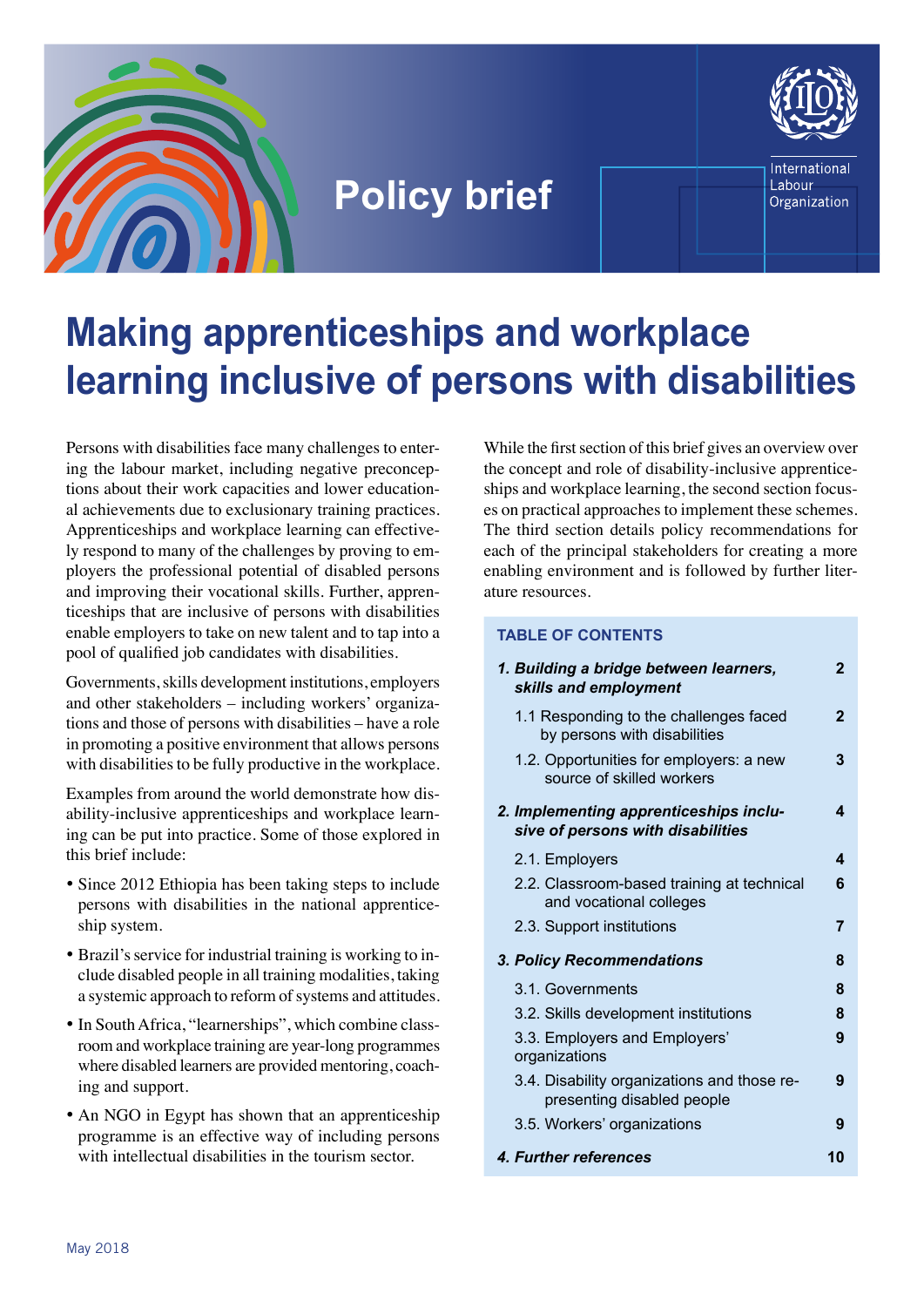### <span id="page-1-0"></span>*1. Building a bridge between learners, skills and employment*

Work-based learning, particularly apprenticeships, is an effective way of transferring technical skills and preparing especially young persons for the labour market. At the same time, employers gain a skilled and dedicated workforce with the profiles that are needed. Opening this option for persons with disabilities provides practical opportunities for learning and to demonstrate ability in the workplace itself.

Apprenticeship programmes that are inclusive of persons with disabilities can be an important bridge between this disadvantaged social group and productive employment, beneficial for trainees and employers alike. Structured learning at a workplace can take many forms and it can be a component of technical and vocational education programmes.

#### **Text box 1: Concepts around workplace learning and apprenticeships**

Workplace learning can take many forms, including internship, traineeship, apprenticeship, or industry attachment. The important feature is that it is based in a workplace itself, and not a simulated work environment. This exposure to the labour market and its conditions ensure that learners develop exactly the skills that are needed.

Apprenticeships use a dual system of training, combining on-the-job training with school-based training. Often the workplace-based training makes up the major share of the training process, sometimes up to 70%. Apprenticeships can be found in traditional trades as well as in modern occupations demanding cutting-edge knowledge and skills. In many countries *informal* apprenticeships take place in informal enterprises, often without complementary schooling.

Around the world, countries are currently introducing and upgrading modernised "Quality Apprenticeships" which are regulated by the labour code and based on a written contract for a fixed duration. Apprentices are remunerated and covered by social protection. Upon successful completion, a recognised certification is awarded. Occupational safety and health and the youth code are observed and social partners are involved in governance of the schemes.

#### Text box 2: Understanding disability and work

Persons with disabilities make up 15% of the world's population. Disability includes a range of impairments – including physical, sensory, intellectual or psychosocial – which, in interaction with attitudinal and environmental barriers limits full participation in society.

The United Nations Convention on the Rights of Persons with Disabilities of 2006 provided a new momentum for the promotion of the right of persons with disabilities to work. Furthermore, the Sustainable Development Agenda 2030 commits the international community to achieve decent work for all persons with disabilities.

The socio-economic inclusion of persons with disabilities has multiple positive effects. Access to vocational training and employment offers a chance to become financially independent, to contribute to the growth of one's family and community and to participate in society. It also reduces the need for social benefits and increases the tax basis. Employers also report how recruiting persons with disabilities has been beneficial to their business success because they create more diverse workforces.

#### 1.1. Responding to the challenges faced by persons with disabilities

Persons with disabilities, especially youth with disabilities, face many barriers to entering work. Apprenticeships provide a bridge between training programmes and employers, and between learners and the workplace. Apprenticeships are valued as effective forms of providing vocational training to young people and can also be used for re-training adults. They play an important role in school-to-work transition. Countries with apprenticeship-based Technical Vocational Education and Training (TVET) systems have lower youth unemployment rates than those with predominantly school-based TVET.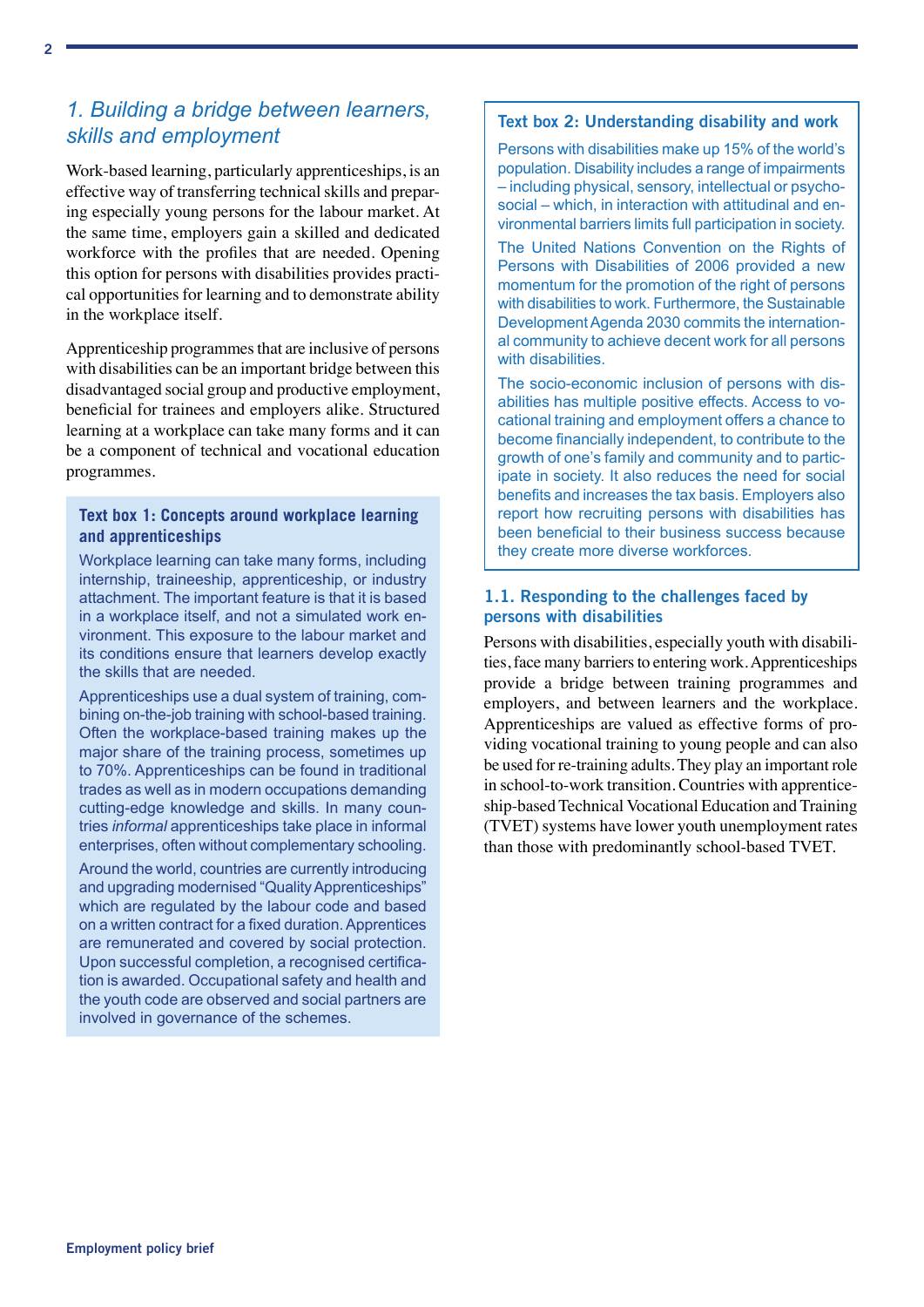#### <span id="page-2-0"></span>Table 1: How apprenticeships inclusive of disabled people bridge the gap between skills and employment

| Challenges faced by persons with disabilities in<br>skills development and employment                                                                       | How quality and inclusive apprenticeships can<br>contribute to solutions                                                                                                             |  |
|-------------------------------------------------------------------------------------------------------------------------------------------------------------|--------------------------------------------------------------------------------------------------------------------------------------------------------------------------------------|--|
| • Prejudice: Employers assume that disabled persons<br>have a low productivity and need costly adaptations.                                                 | Apprenticeships are opportunities for disabled peo-<br>$\rightarrow$<br>ple to demonstrate their work potential and the<br>contributions they can make to a company.                 |  |
| • Lack of work experience is a key obstacle for young<br>people in finding employment, especially for people<br>with disabilities.                          | $\rightarrow$<br>Apprenticeship is a way out of the "inexperi-<br>ence-gap". Through company-based training, ap-<br>prentices accumulate valuable work experience.                   |  |
| • Skills mismatch: Training programmes are not al-<br>ways up-to-date on technological developments and<br>responding to industry needs.                    | During the in-company training, apprentices are<br>$\rightarrow$<br>trained in the immediate skills needed in com-<br>panies and the technology and equipment used.                  |  |
| • Isolation from society: In segregated training pro-<br>grammes persons with disability don't practice the<br>social skills needed for employment.         | During an apprenticeship, social skills are prac-<br>$\rightarrow$<br>ticed on a daily basis, like work-place relations, cus-<br>tomer care, communication and problem solving.      |  |
| • Low schooling levels: Particularly in developing<br>countries, people with disabilities have reduced ac-<br>cess and spend fewer years in education.      | Apprenticeship can motivate compensatory<br>$\rightarrow$<br>schooling: foundation skills (maths, literacy, etc.)<br>are acquired more easily if used at the workplace.              |  |
| • Inadequate learning methodologies: Classroom-<br>based skills development can often not be adjusted<br>adequately to individual learning needs.           | $\rightarrow$<br>Workplace-based learning is "embedded" and su-<br>pervised on a one-on-one basis - it is thus easi-<br>er to adapt to individual needs and learning pace.           |  |
| <b>Exploitation:</b> In segregated schools and workshops,<br>work practices are often exempted from national la-<br>bour laws (salaries, benefits, etc.)    | Quality apprenticeships respect the national la-<br>$\rightarrow$<br>bour and youth code, including social benefits,<br>remuneration and union affiliation.                          |  |
| • Transportation: When training institutions are located<br>far away, disabled people, particularly in rural areas,<br>are faced with transport challenges. | Apprenticeships can take place in <b>local compa-</b><br>$\rightarrow$<br>nies. Employers often cover transport or apprentic-<br>es can use their remuneration to pay for transport. |  |

#### 1.2. Opportunities for employers: a new source of skilled workers

Across the world, employers face the challenge of developing and retaining staff. At the same time, more and more employers are recognising the benefits of employing persons with disabilities. Workplaces that are inclusive of disabled persons give employers access to a wider pool of talent, leads to improvement in accessibility and workplaces for all staff, and creates a positive image of the organization among staff and clients. Making apprenticeships inclusive of persons with disabilities gives employers a new source of skilled workers and opens up pathways for recruitment of disabled people.

Apprenticeships provide an opportunity for both employer and apprentice to learn about each other. The employer can get to know the professional potential and work performance of disabled apprentices at the same time as they acquire and improve the social and professional skills to thrive in the organization. Short-term workplace learning programmes, such as internships, are a potential first step in longer engagement for both the employer and intern.

Developing more inclusive apprenticeship programmes also involves stronger partnerships between employers and other actors. Partnerships with training institutions, and sometimes organizations working on disability issues, can provide the source of suitable trainees and apprentices. In many countries there are incentives and support for employers who take initiatives in this area.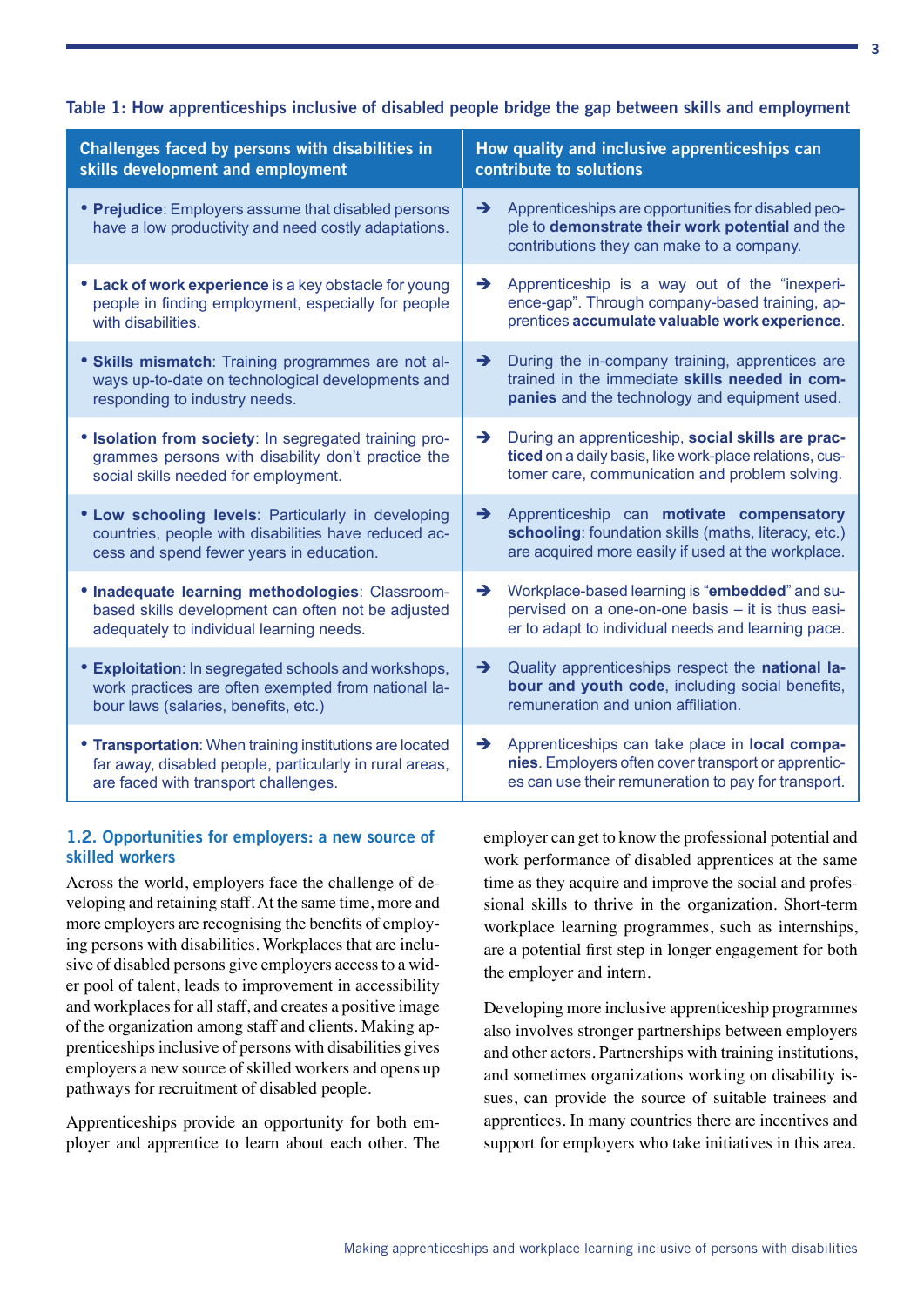#### <span id="page-3-0"></span>Text box 3: Opening apprenticeships for persons with disabilities: The case of Ethiopia

In 2012, Ethiopia started including young people with disabilities into their national apprenticeship system. Training occupations are available on the basis of the individual abilities of each apprentice. Restrictions apply only when a job requires a specific ability, e.g. when eyesight is indispensable. The apprenticeships have a duration between one and four years, with 70% company-based and 30% schoolbased training.

Each regional training agency and training college has a designated focal point for disability inclusion and needs to reserve a specific share of their budget for reasonable accommodation purposes. Colleges usually identify the training companies, check accessibility and seek a good match between the company and the apprentice. Specialized support staff can be hired to assist companies and TVET schools in accommodating disabled apprentices. They advise on adaptations of workshops, facilities and curricula or accompany apprentices during the initial training phase at the company. Free scholarships are available for especially disadvantaged youth, e.g. from rural areas.

Upon successful completion, graduates with and without disabilities receive the same certificates and supports going forward. The scheme is still too recent to provide data on long-term employment outcomes, but first evidence shows that a number of apprentices are hired by their training companies. In addition, the government encourages graduates to set up joint cooperatives, offering microfinance and business development services. Despite these efforts, it is reported that additional knowledge and strategies are needed to overcome negative attitudes and to improve accessibility.

## *2. Implementing apprenticeships inclusive of persons with disabilities*

Implementing inclusive apprenticeships requires local practical and institutional arrangements, as well as policy measures at the highest level. Impact is more likely to be achieved through coordinated action across all levels. At the practical level, overall coordination through a specific local institution will be highly conducive to a smooth inclusion process.

#### 2.1. Employers

**Recruitment process of apprentices with disabilities:**

Companies are key to effective apprenticeship schemes and ideally the major part of the training takes place there. Recruitment of apprentices for in-company training can differ considerably. In some cases, apprentices have to actively search and apply with a company. In others, TVET schools, public employment services or other institutions may identify the training companies. Outreach and recruitment opportunities can be facilitated through job fairs, social media campaigns and other initiatives that support direct contact between disabled job seekers and companies.

Companies will wish to have a word in selecting the apprentice. To encourage applications, employers can state in their vacancy announcements that applications by disabled candidates are welcome and disability-related needs will be accommodated. Vacancy announcements should be published in alternative formats, e.g. accessible digital format, large print or Braille. Pre-testing and selection criteria should focus on the skills, knowledge and abilities regarded as essential to the in-company training. Physical accessibility and accommodation at the interview location needs to be ensured and adjustments to the test methodology, the presence of a support person or sign language interpretation should be provided, if needed.

#### Text box 4: "Nothing about us without us!"

Disabled People's Organizations and related institutions can be strong partners with a great capacity to advise on policy and programme design and sensitisation and information campaigns. Representatives of disabled people have the right to participate in all initiatives that concern them. They may also be able to provide or recommend specialised experts and services when it comes to improving accessibility, the adaptation of work premises and training schools.

**Workplace matching:** A successful apprenticeship depends on a good matching between the job requirements and the candidate's abilities, capacities and interests. Matching between apprentice and chosen occupation should be done on an individualised basis. Public employment services, Disabled People's Organizations (DPOs) and specialised support services can help to find the right match. It might also be possible to adjust a job description by deleting tasks the person is unable to perform and replacing them with other tasks. Assessment requirements might need to be adjusted to the apprentice's abilities and the respective learning objectives.

**Managing accessibility and accommodation:** Changes in the physical infrastructure at the workplace should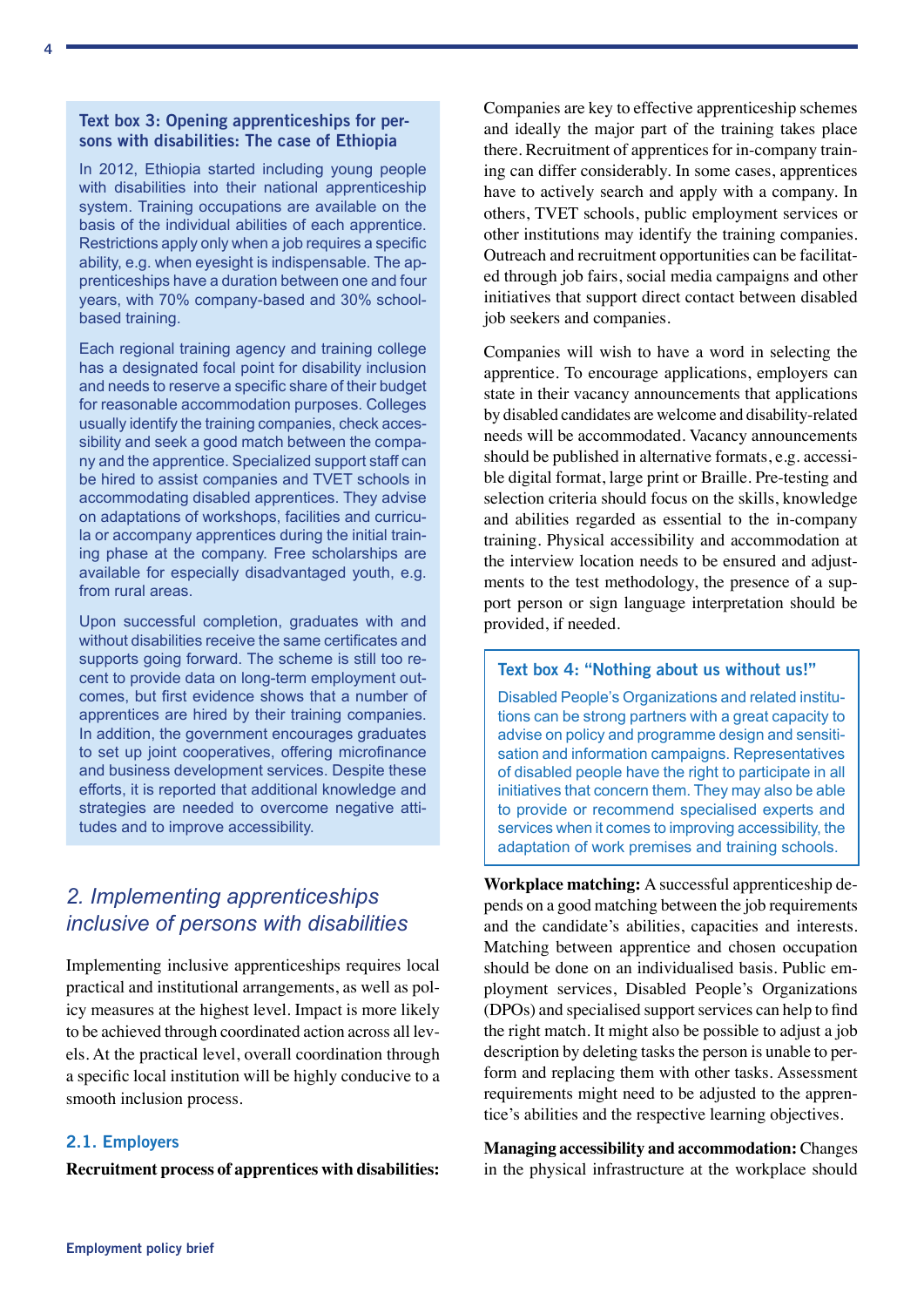follow individual needs and should be based on consultations with the apprentice. Specialised services and DPOs may provide valuable expert advice on providing reasonable accommodation. Basic elements to consider are an easy entrance to and movement around the premises and adaptations to workstation, tools and equipment. Staff rules, security protocols, instructions and other documentation might need to be available in easy language or accessible electronic format. Evacuation procedures should include clear and easy-to-read signage and for people with hearing impairments, audio signals have to be complemented with light signals.

**Creating a positive work environment:** Learning can only be successful in a respectful environment. Companies should actively seek to establish a positive and helpful work-culture. Senior managers should signal clearly their commitment to disability inclusion and make information on disability etiquette available to all employees. Supervisors and co-workers have to be sensitised about disability management in the workplace and the specific needs of the trainees. They should also be able to address any questions they may have about training a disabled apprentice.

#### Text box 5: Understanding individual abilities and needs

People with disabilities, even with the same type of impairment, will have individual abilities and needs. For instance, one visually impaired person might be able to read large print, while another will require a screen-reader or braille. One wheelchair user might be able to walk short distances and another will need full accessibility. One person may enjoy customer exposure, while another might prefer a quiet work environment. It is therefore important to base changes in the work environment, workstations, tools and equipment on individual accommodation needs. The easiest way of doing so is by asking directly what kind of assistance and accommodation a person will require. Experience shows that often different, and possibly even less costly accommodation may be needed than initially assumed.

Multiple discrimination of disabled apprentices can occur with relation to race, ethnicity, gender identity, sexual orientation or a migrant status and should form part of the sensitisation measures. Particular attention should be given to avoiding gender-based discrimination. Female and male disabled trainees should be treated with equality. Women and girls with disabilities are particularly vulnerable to gender-based harassment and violence. Sensitisation and a zero-tolerance policy are crucial elements of a safe environment. As a positive example, the National Training Institute of Costa Rica has taken provisions to address specific needs of women with disabilities, including the prevention of gender-based violence in all their premises and training programmes.

**Orientation for the apprentices:** Apprentices need initial orientation to the company and their workplace, including occupational safety and health procedures. Information should be conveyed in an accessible format. Companies can assign a colleague to act as a "work buddy" and facilitate the day-to-day practical life and social relations at the company. Any special support needed should be analysed and discussed during the orientation phase jointly with the apprentice.

**Training supervision and job induction:** For the success of apprenticeship, in-company supervision and job-coaching are crucial. In many countries, designated employees (often trained and certified) acts as supervisors. They track learning progress, stay in contact with the TVET school and provide assistance, if needed. In addition, experienced company workers carry out the actual training. Apprentices with disabilities may benefit from in-depth supervision and coaching, particularly at the beginning of the apprenticeship. If needed, additional assistance might be provided by external temporary job assistants. Such assistants may also provide follow-up and act as counsellors and mediators in case of problems.

#### Text box 6: Brazil - Applying a systemic view and adapting for individual needs

In Brazil, access to vocational training is a right for all. The Brazilian National Service for Industrial Training (SENAI) has a long-running experience of including persons with disabilities in all training modalities, including their apprenticeship programme. Apprentices receive a training contract, social protection coverage and a remuneration. Many companies see apprenticeship as a good way to fill the official quotas for disabled staff with workers they have trained themselves.

A specific unit, the Programme for Inclusive Actions (PSAI), supports training schools in their inclusion efforts. Each of SENAI's regional departments has focal points on disability who form a mutual support network. Focal points, teachers and trainers are regularly trained on disability inclusion by PSAI. SENAI also includes persons with disabilities among their teachers – many of them who have been trained by SENAI before.

…/…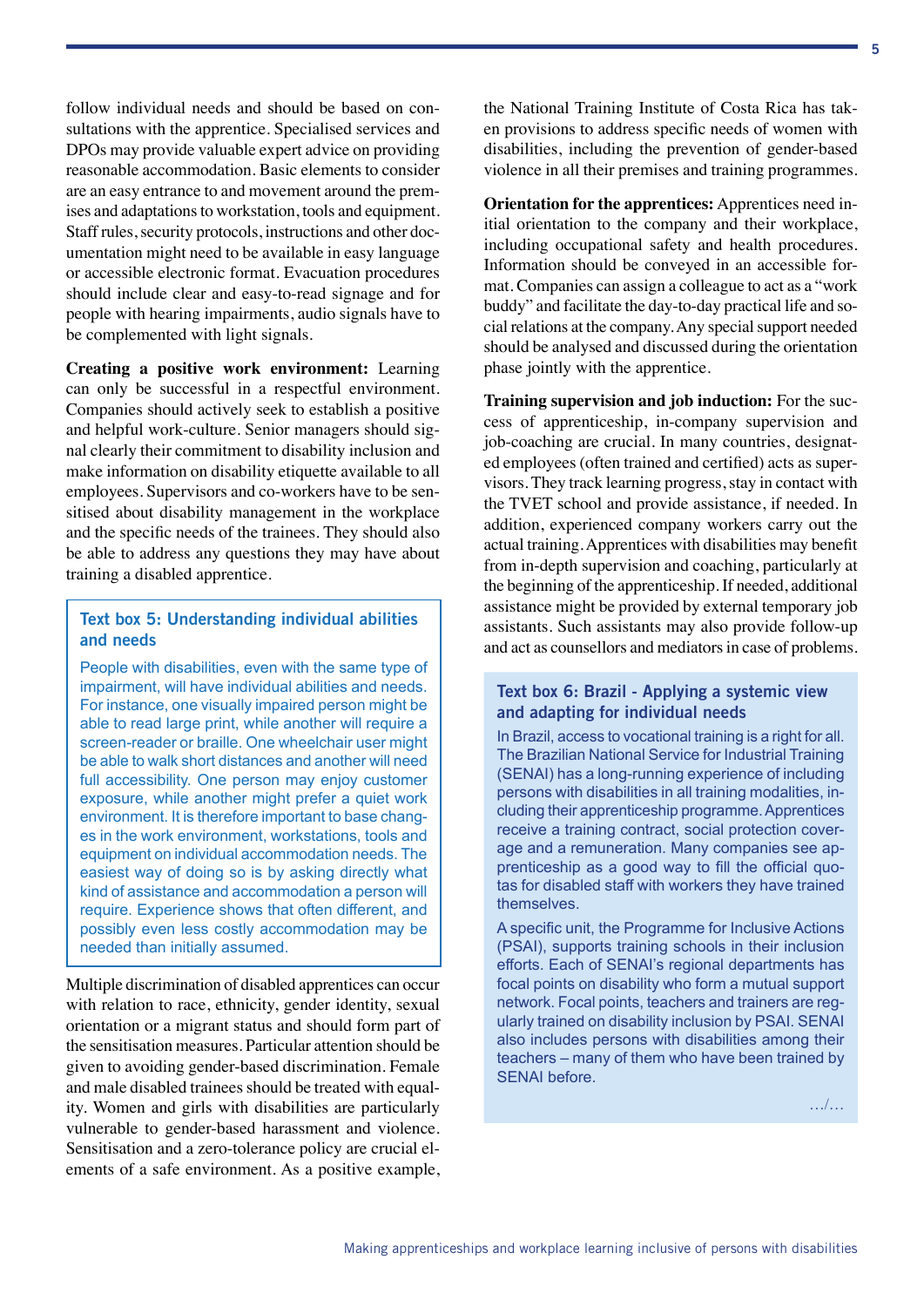#### <span id="page-5-0"></span>…/…

Apprentices with all types of disabilities are accepted and in principle all occupations are open for training. Each candidate is considered depending on individual abilities and limitations. Jointly with the candidate, PSAI assesses the possibilities and feasibility for mastering a given occupation and the necessary accommodations to be made. National legislation foresees that curricula, didactic materials, duration and exams can be adjusted and sign language interpreters can be hired. In addition, great efforts have been made to adapt existing and build new, fully accessible schools. Graduates with and without disabilities receive the same, nationally recognised, certificates. In case of limitations, the certificate states the tasks and competencies mastered.

Approaching inclusion with a systemic view has been crucial to the success: Facilities and equipment, curricula, examination methods and people's attitudes – all were addressed simultaneously. Capacity building was organised across all levels: with managers, supervisors, teachers, trainers, secretaries and even canteen staff. Clear objectives, indicators and constant monitoring were crucial to the process. It has become evident that inclusive training promotes mutual respect and leads to greater professional success of graduates with disabilities.

Further information: [http://www.portaldaindustria.](http://www.portaldaindustria.com.br/senai/en) [com.br/senai/en](http://www.portaldaindustria.com.br/senai/en)

#### 2.2. Classroom-based training at technical and vocational colleges

Complementary training in the classroom should take place at regular TVET colleges and give access to equal certification. Inclusion into regular TVET colleges and alongside peers without disabilities leads to a better participation in all aspects of work and life. In contrast, training in specialised institutions leads to segregation and perpetuates isolation. Countries that have ratified the United Nations Convention on the Rights of Persons with Disabilities have de jure agreed to inclusive education as a right and many of them have started making inclusive TVET a reality.

**Making regular TVET colleges more inclusive:**  Accessibility and accommodation is as much an issue for the training-company as it is for the TVET college. In a situation of scarce resources, TVET colleges can adopt a gradual approach, starting with easy-to-modify structures and work stations and apply *universal design* principles for renovations and new constructions. Diverting a share of the annual budget to an accessibility fund will generate reserves to finance more costly or adhoc interventions. The biggest barriers, however, are to be found in people's mind-sets and preconceptions. Teachers and trainers, college principals and co-students need to become disability-aware and create a respectful and supportive learning culture.

**Adaptation of curricula:** Accommodating individual needs demands a certain degree of flexibility in the curricula and alternative training and testing methodologies. In strongly centralised TVET systems it may be difficult and time-consuming to change the curricula. It is therefore recommended to give national curricula the character of a *framework curriculum*, while leaving TVET colleges the autonomy on how to shape the learning process in practice and allow for personalised learning plans. Teachers and trainers will need sensitisation and training to be able to adapt the training. It is also crucial to keep curricula up-dated with the needs of the labour market. This requires frequent industry contacts, company surveys and access to the results of national skills needs anticipation.

**Compensatory schooling:** In developing countries, disabled people often have lower schooling rates because of inaccessible schools or a stigmatising social environment. Compensatory schooling offers opportunities for disabled students to catch-up, compensate educational gaps and reach the educational levels needed for TVET training.

**Strengthening social skills and self-confidence:** A main success factor for inclusive apprenticeship is an adequate preparation for the world of work. Disabled young people may have low self-esteem and limited opportunities for socialising outside their families. Psychological support and training on workplace relations, work hierarchies and customer care should precede company placement.

**Monitoring and Evaluation:** Monitoring and Evaluation are essential steps for quality control and measuring impact. Part of the monitoring process should be a frequent contact with the training-company, to keep each other informed about the learning progress, e.g. training booklets to be signed by the company supervisor and college teachers to increase complementarity between learning at the two places. Evaluations and tracer studies can provide information on the employment situation of graduates, the impact of the apprenticeship and any improvements needed.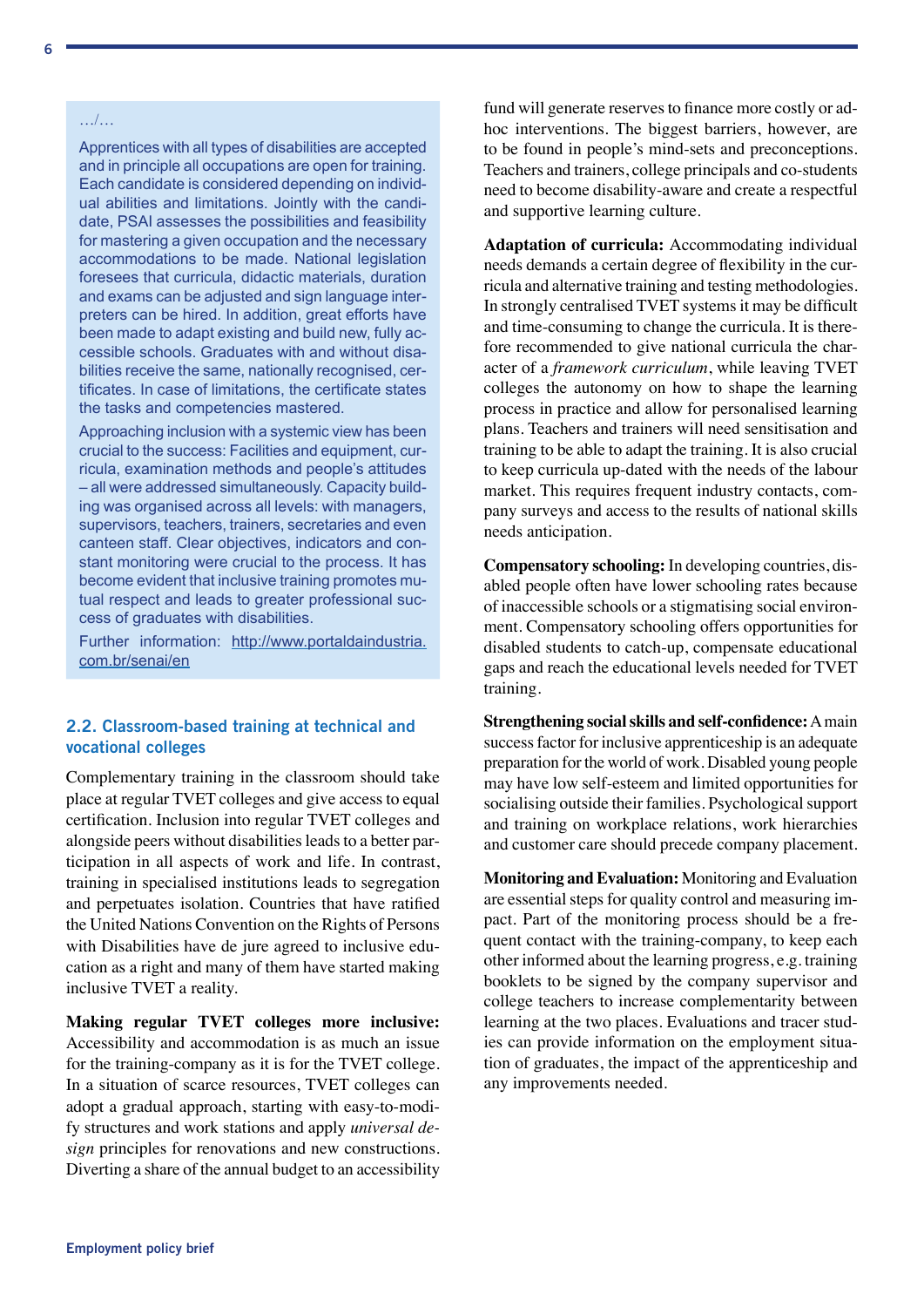#### <span id="page-6-0"></span>Text box 7: South Africa - Mentoring and coaching in "learnerships"

South Africa implements a structured TVET programme called "learnership", based on complementary theoretical and practical training at TVET schools and companies. It provides professional, technical skills and life skills, such as communication and teamwork. It is open to all young South Africans, including those with disabilities.

Learnerships are based on a contract between the learner, the employer and an accredited training provider, which stipulates the training conditions and defines the rights of all involved parties for the duration of the programme. The training lasts about 12 months divided equally between in-company and classroom training. Learners receive a stipend and are awarded a nationally recognised qualification and certificate.

Disabled learners receive intensive mentoring, coaching and support during their training. Proper planning is required for the success of this process. Companies need to ensure adequate support structures, such as in-company mentors and job-coaches who can assist learners with the mastery of the technical and practical skills.

One of the drawbacks is that companies still employ a very low percentage of their learners. In addition, the scheme implies a large amount of paperwork if employers want to apply for financial government incentives.

#### Text box 8: Egypt - Workplace learning for intellectually disabled persons

The Egyptian NGO Ebtessema, with support of the ILO office in Cairo, offers workplace learning for intellectually disabled people at tourist hotels by the Red Sea. The programme consists of 50% theory and 50% practice and starts with a three-months "incubator-training" in a simulated work environment.

Trainees are given career guidance and trained in practical and social skills, followed by a one-month theoretical and technical training in alternation between company and school. This is followed by three months of practical training at a hotel. Ebtessema staff accompanies the trainees during the first weeks of workplace learning. Later, a trained hotel staff acts as a work-buddy to support them and help them integrate.

Ebtessema places high value on creating a positive attitude within the companies. It provides orientation session for managers, HR and other staff to ensure that employees communicate effectively and clearly with the trainees. Ebtessema staff remains available to offer follow-up support in case it is needed.

…/…

…/… Trainees do not receive a formal certificate, but are generally hired by the hotels where they were trained. Through the initiative, employers realise that they can fulfil the 5% employment quota for disabled persons with motivated workers who contribute to the hotels' productivity.

One of the most important aspects is the strengthening of social skills. In Egypt, people with intellectual disabilities are often kept at home and have little social interaction other than with their families. The preparatory training helps to build up self-esteem and is important for becoming independent workers.

*"I've been able to achieve my dream of working in a good place where I am appreciated and earning a good salary. I now have many goals to look forward to".* (Hassan, hotel worker trained by Ebtessema)

#### 2.3. Support institutions

Institutions specialised on workplace inclusion, such as public employment services, career guidance services and DPOs, can play a crucial role in providing coordination and assistance by:

- $\rightarrow$  Advocating with companies on the benefits of training persons with disabilities.
- $\rightarrow$  Identification of companies that are willing or have a potential to train disabled apprentices.
- Providing career-guidance to young persons with disabilities.
- $\rightarrow$  Helping disabled youth to find and apply at a training company.
- $\rightarrow$  Facilitate the recruitment process at the company, if needed assist with communication.
- Advising companies and TVET schools on accessibility, reasonable accommodation and managing disability.
- $\rightarrow$  Guiding TVET colleges on adapting curricula, didactics and examinations.
- $\rightarrow$  Offering job-coach services at the beginning of the company-based training.
- Acting as a help desk and mediator in case of grievances, including prevention of discrimination, exploitation and harassment.
- $\rightarrow$  Providing follow-up and acting as a point of reference during and after the training period.
- $\rightarrow$  Supporting the transition into the labour market, including access to business development services and microfinance opportunities.
- $\rightarrow$  Conducting evaluations and tracer studies.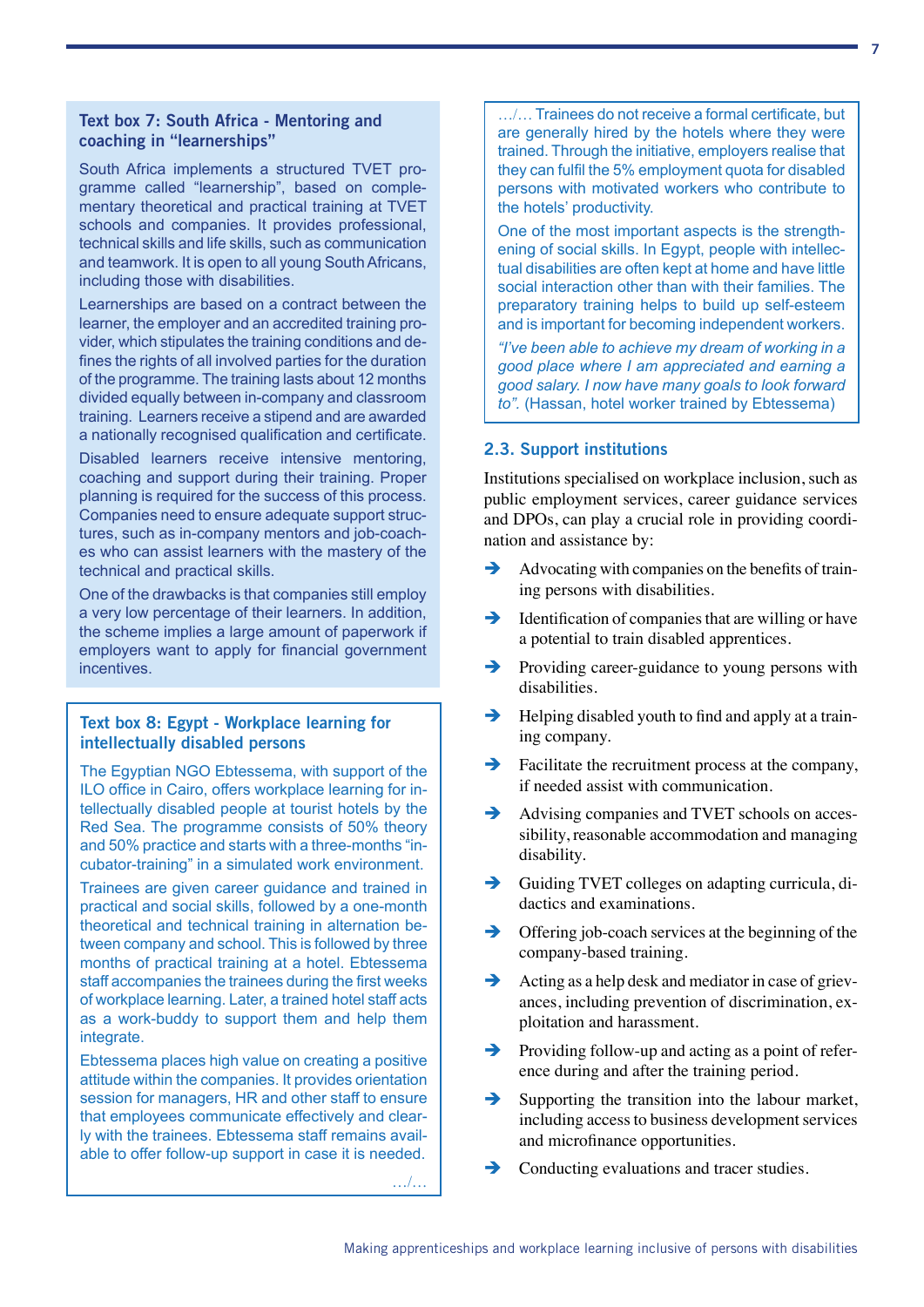#### <span id="page-7-0"></span>Text box 9: Indonesia – Challenge of mainstreaming a good practice

The Vocational Rehabilitation Centre for People with Physical Disabilities (BBRVBD) in Cibinong, West Java offers training programmes which include workplace learning in selected companies. Training is available in electronics, the metal industry, the garment sector, graphic design, informatics and the automotive sector.

The training begins with a school-based preparatory phase on technical skills, interpersonal skills, work ethics and self-confidence. After an induction to the workplace, trainees receive several months of practical training to become proficient in a specific job role within the company. Workplace learning takes about 20% of the programmes and some companies pay a minimum allowance. BBRVBD provides transport and supports the companies in adapting curricula and workstations. By the end of the training, graduates receive a certificate and have good employment prospects within their training-companies. Others opt for starting their own businesses.

The demand for training is high, but it is not easy to satisfy it, particular at the national level. Around 85 - 100 of trainees live at the Centre's dorm-facilities and an additional 50-100 trainees come from nearby areas. The premises offer good accessibility and follow *universal design* principles. However, curricula could benefit from a regular up-dating and from collaboration with the companies, to better reflect the needs of the labour market.

BBRVBD is the only training centres of this kind in Indonesia. It caters exclusively for trainees with physical disabilities from all over the country and can hardly satisfy the high demand. Although it could serve as a role model for mainstreaming disability in regular TVET colleges, a major constraint are conflicting responsibilities: While the Centre is managed by the Ministry of Social Affairs, regular TVET centres fall under the responsibility of the Ministry of Manpower. This makes institutional collaboration difficult.

## *3. Policy Recommendations*

Inclusive apprenticeship needs an enabling environment, policies and laws that put the United Nations Convention on Rights of Persons with Disabilities principles into practice and set the basis for mainstreaming disability in the provision of regular TVET. Effective and pertinent policies can only result from the participation of workers' and employers' organizations and representative DPOs. National training authorities, TVET colleges and public employment services should also be part of such a process. Meaningful and well-functioning programmes need to include the concerns and experiences of everyone involved.

#### 3.1. Governments

Governments play an essential role in creating a supportive legislative and social policy framework and disability equality should be mainstreamed as a cross-cutting issue among all Ministries and governmental institutions. In terms of apprenticeships, government agencies have a role in coordination, creating an enabling policy environment and providing services and support.

- Coordination among training institutions, employers, DPOs and services and other stakeholders. As well as promoting practical linkages among these institutions, governments can also promote a shared understanding of how to work on disability issues, and monitor how successful they are.
- Enabling policy environment including disability issues in technical and vocational trainings, ensuring that frameworks for quality apprenticeships have conditions for inclusion of persons with disabilities.
- Services and support training institutions and employers will need to make adaptations to execute these changes. Government agencies and policies can provide guidelines, regulation, incentives, and technical support.

#### 3.2. Skills development institutions

Skills development institutions should be incorporating persons with disabilities throughout all trainings, and in a way integrated with other trainees. The process of developing an inclusive skills development system can be a lengthy one, as it involves reform through policies, budgets, infrastructure, mind-sets, as well as the training delivery itself. Alongside this process, there are practical measures to be taken in regards to mainstreaming:

- Outreach to persons with disabilities to encourage and facilitate entry into workplace-learning.
- Adaptations adjusting classroom and workplace trainings to make sure that persons with disabilities can participate productively.
- Engaging employers skills development institutes, especially those with pre-existing relationships with employers, can play an important role in encouraging and demonstrating employers to take on trainees with disabilities.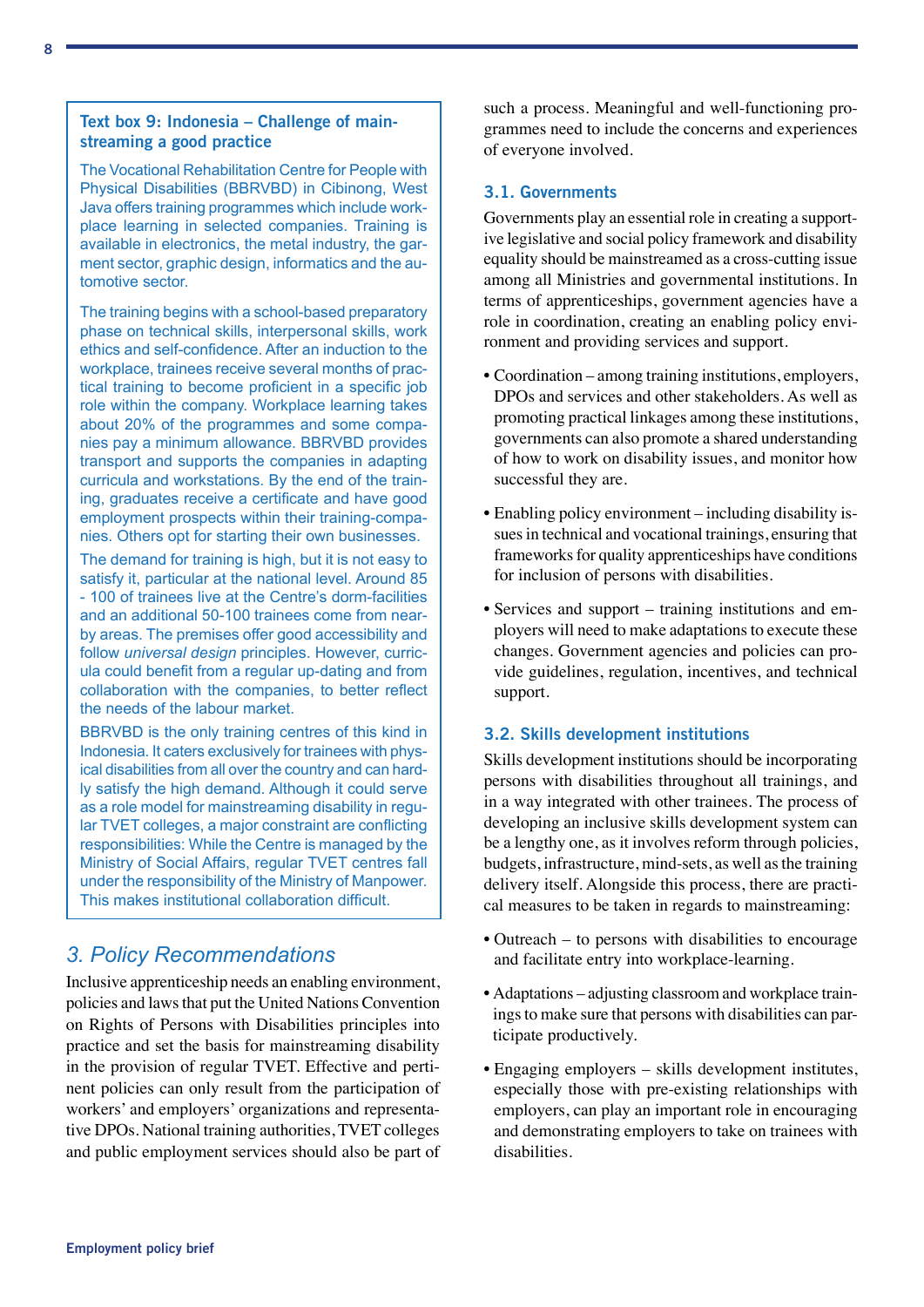<span id="page-8-0"></span>• Establishing partnerships – together with disability organizations and other partners, skills development institutes can acquire the expertise and resources needed to make these changes.

#### 3.3.Employers and employers' organizations

Employers and employers' organizations have the chance to take the lead on inclusion of persons with disabilities in apprenticeships. Other stakeholders will need the assurance that employers are willing to engage persons with disabilities in workplace learning.

- Advocacy and experience sharing Employers and employers' organizations can disseminate best practices and the possibilities around hiring persons with disabilities. In many countries, networks of businesses and disability are playing this role.
- Taking on apprentices with disabilities Initiating the process in an adaptive way will enable employers and apprentices to learn from each other and develop more sustained inclusion.
- Making disability-inclusive workplaces Employers may want to make a high-level commitment to disability inclusion, develop a disability management strategy and take other measures to improve accessibility and inclusion in their workplaces.

#### 3.4 Disability organizations and those representing disabled people

DPOs should be consulted from the beginning by the government, and pro-actively engage in dialogue at all levels. Apart from their role in advocacy and awareness-raising, they can provide valuable advisory services and capacity building with multiple stakeholders. DPOs should familiarise themselves with the concepts and challenges of TVET and apprenticeship and analyse good practice, lessons learnt and favourable "business-cases" to effectively influence and push forward inclusive policies. DPOs also have a role in supporting the practical implementation of inclusive apprenticeship programmes, at each stage from outreach to classroom and workplace learning.

#### 3.5. Workers' organizations

Trade unions can advocate for disability inclusion among their members and develop a union-wide strategy for the inclusion of disabled workers in skills development. Workers' organizations should actively represent and protect the labour rights of apprentices with disabilities at the policy and sectoral level, within company work councils and safety committees. They are in a unique position for promoting positive, inclusive and respectful attitudes among co-workers, informing disabled apprentices about their rights and guiding and supporting them in case of grievances.

#### Text box 10: United Arab Emirates - From short-term to long-term learning

The "Inclusive Internship Program" (IIP) is a pioneering, privately funded programme by the SEDRA Foundation for Inclusion in the United Arab Emirates, Abu Dhabi. It is open to young adults with all types of disabilities and for training in all occupations. Training focuses on sectors with good job prospects, especially in services and hospitality, where it facilitates internships and apprenticeships in three types of programmes:

- **Short-term IIP internships** for a three to five days: These programmes serve as an introduction for persons with disabilities to the workplace and as an "awareness raiser" for companies.
- **Pilot IIP six-weeks internships**: Companies can make first experiences with disability-inclusion and disabled interns and their families can learn to handle work commitments. Pilot IIPs serve as a trial for a long-term IIP.
- **Long-term IIP dual apprenticeships** for six to 18 months: These programmes take place in diverse occupations and train the apprentices for supported or independent wage employment.

All programmes have a strong focus on workplace-learning and the company- to-classroom ratio is 4:1. They build on an active involvement of the company-supervisors and the family members of the trainees. Classroom training includes units on self-development, reflection and intensive work preparation, including travel, workplace etiquette and work methods. Currently, SEDRA adapts training modules to gain accredited, officially recognised certificates.

SEDRA acts as an operational manager between companies and trainees and their families. This triangulation facilitates the support for all stakeholders. Families can receive preparatory training and ongoing support on organisational matters and common stressors. Likewise, a job coach from SEDRA prepares the company staff, supervisors and co-workers on topics such as shop-floor management, support tools and communication strategies.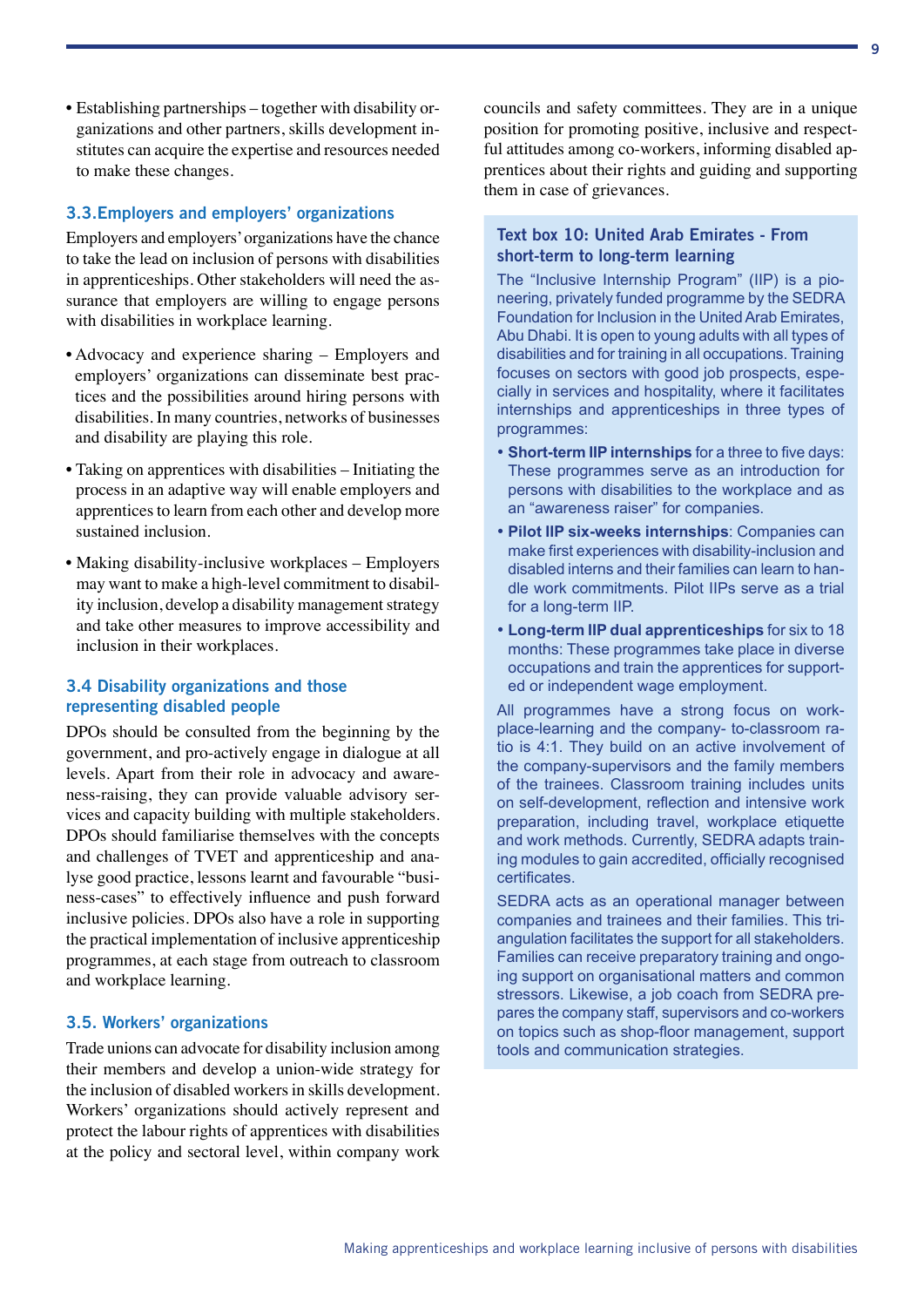## <span id="page-9-0"></span>*4. Further references*

- Managing Disability in the Workplace. An ILO Code of practice, ILO 2002 [http://www.ilo.org/public/libdoc/il](http://www.ilo.org/public/libdoc/ilo/2002/102B09_340_engl.pdf)[o/2002/102B09\\_340\\_engl.pdf](http://www.ilo.org/public/libdoc/ilo/2002/102B09_340_engl.pdf)
- Promoting diversity and inclusion through workplace adjustments: A practical guide, ILO 2016 [http://www.ilo.org/](http://www.ilo.org/wcmsp5/groups/public/---ed_norm/---declaration/documents/publication/wcms_536630.pdf) [wcmsp5/groups/public/---ed\\_norm/---declaration/documents/publication/wcms\\_536630.pdf](http://www.ilo.org/wcmsp5/groups/public/---ed_norm/---declaration/documents/publication/wcms_536630.pdf)
- Inclusion of People with Disabilities in Vocational Training: A practical Guide, ILO 2013 [http://www.ilo.org/pub](http://www.ilo.org/public/libdoc//ilo/2013/113B09_301_engl.pdf)[lic/libdoc//ilo/2013/113B09\\_301\\_engl.pdf](http://www.ilo.org/public/libdoc//ilo/2013/113B09_301_engl.pdf)
- Disability Inclusion Toolkit and Resource Manual, ILO 2011 [http://www.ilo.org/skills/pubs/WCMS\\_169363/lang-](http://www.ilo.org/skills/pubs/WCMS_169363/lang--en/index.htm) [-en/index.htm](http://www.ilo.org/skills/pubs/WCMS_169363/lang--en/index.htm)
- ILO Toolkit on Quality Apprenticeships, ILO, (forthcoming)
- UN Convention on the Rights of People with Disabilities [http://www.un.org/disabilities/convention/conventionfull.](http://www.un.org/disabilities/convention/conventionfull.shtml) [shtml](http://www.un.org/disabilities/convention/conventionfull.shtml)
- Vocational Rehabilitation and Employment (Disabled Persons) Convention No. 159, ILO 1983 [http://www.ilo.org/](http://www.ilo.org/ilolex/cgi-lex/convde.pl?C159) [ilolex/cgi-lex/convde.pl?C159](http://www.ilo.org/ilolex/cgi-lex/convde.pl?C159)
- Human Resources Development Recommendation No. 195, ILO 2004, [http://www.ilo.org/ilolex/cgi-lex/convde.](http://www.ilo.org/ilolex/cgi-lex/convde.pl?R195) [pl?R195](http://www.ilo.org/ilolex/cgi-lex/convde.pl?R195)
- Upgrading informal apprenticeship: [http://www.ilo.org/skills/projects/WCMS\\_158771/lang--en/index.htm](http://www.ilo.org/skills/projects/WCMS_158771/lang--en/index.htm)
- ILO disability webpage:<http://www.ilo.org/disability>